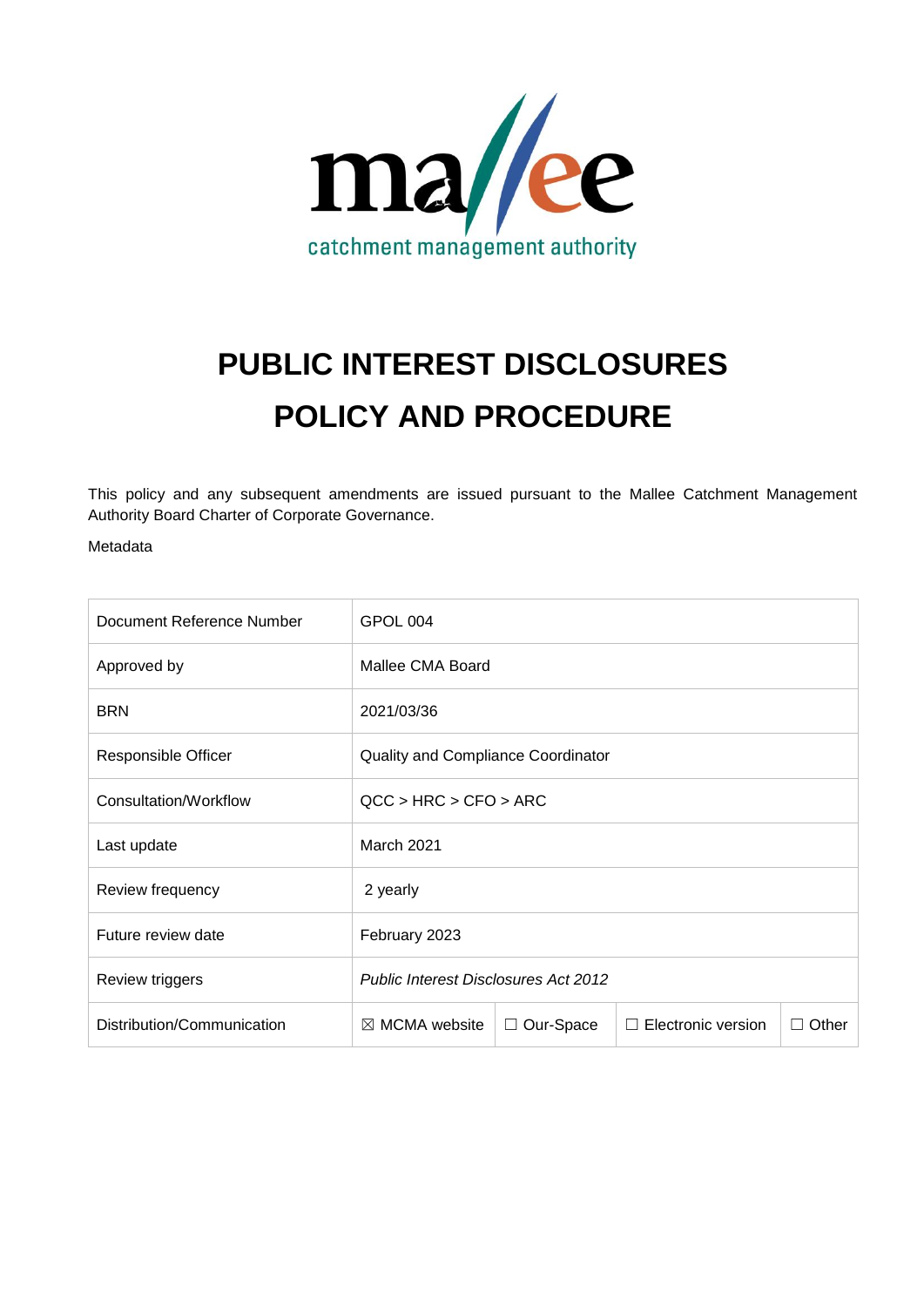### **1. Purpose**

The purpose of this policy and procedure is to describe the management of public interest disclosures by Mallee Catchment Management Authority (CMA).

Victoria's Public Interest Disclosures Act 2012 (the PID Act) provides protections for people who make disclosures about improper conduct in the public sector.

Disclosures can be made to nominated agencies and public bodies authorised to receive disclosures. A list of entities that can receive public interest disclosures is listed on the Independent Broad-based Anti-corruption Commission (IBAC) website.

**Important:** In accordance with the *Public Interest Disclosures Act 2012*, Mallee CMA is unable to receive public interest disclosures. Should someone wish to make a disclosure about Mallee CMA, or one of its employees, contractors or volunteers, that disclosure is to be made directly to IBAC. This policy and procedure details Mallee CMA's responsibility in relation to public interest disclosures and a copy is available on the Mallee CMA website at **malleecma.com.au > About Us > Corporate Governance** or by inspection during normal office hours at the Agriculture Victoria Complex, Corner of Eleventh St and Koorlong Ave, Irymple, VIC, 3498.

| <b>Role</b>                                                  | <b>Responsibility</b>                                                                                                                                                                                                                                                                                                                                                                                                                                                                                                                                                                                                                                                                                                                                                                                                                                                                                                                                                                                                                                                                                                                                                                                                                                                                                                                                                                                                                                                                                                  |
|--------------------------------------------------------------|------------------------------------------------------------------------------------------------------------------------------------------------------------------------------------------------------------------------------------------------------------------------------------------------------------------------------------------------------------------------------------------------------------------------------------------------------------------------------------------------------------------------------------------------------------------------------------------------------------------------------------------------------------------------------------------------------------------------------------------------------------------------------------------------------------------------------------------------------------------------------------------------------------------------------------------------------------------------------------------------------------------------------------------------------------------------------------------------------------------------------------------------------------------------------------------------------------------------------------------------------------------------------------------------------------------------------------------------------------------------------------------------------------------------------------------------------------------------------------------------------------------------|
| <b>IBAC</b>                                                  | Upon notification, IBAC is required to assess the complaint for public interest disclosure<br>status. IBAC may decide to:<br>dismiss the matter<br>$\bullet$<br>refer the matter to another investigating entity<br>$\bullet$<br>investigate the matter.<br>$\bullet$                                                                                                                                                                                                                                                                                                                                                                                                                                                                                                                                                                                                                                                                                                                                                                                                                                                                                                                                                                                                                                                                                                                                                                                                                                                  |
| Mallee CMA<br>Board and<br><b>Principal Officer</b><br>(CEO) | Notify IBAC when there are reasonable grounds to suspect corruption is occurring<br>$\bullet$<br>(or has occurred) in the Mallee CMA workplace<br>Support workplace culture where the making of public interest disclosures is valued<br>$\bullet$<br>by the organisation and the right of any individual to make a public interest disclosure<br>is taken seriously<br>Ensure this policy and procedure is accessible on the Mallee CMA website and<br>$\bullet$<br>available to employees, contractors or volunteers and any individual in the broader<br>community<br>Not tolerate the taking of detrimental action in reprisal against any person for making<br>$\bullet$<br>a public interest disclosure, including to take any reasonable steps to protect such<br>persons from such action being taken against them<br>Afford natural justice and treat fairly those who are the subject of allegations<br>$\bullet$<br>contained in disclosures<br>Take the appropriate disciplinary and other action against any staff, members or<br>$\bullet$<br>employees engaged in the taking of detrimental action<br>Ensure Mallee CMA handles the welfare management of persons connected with<br>$\bullet$<br>public interest disclosures consistently and appropriately in accordance with its<br>obligations under the Act and IBAC's Guidelines and be visible, approachable,<br>openly communicative and lead by example in establishing a workplace that<br>supports the making of public interest disclosures. |

### **2. Roles and Responsibilities**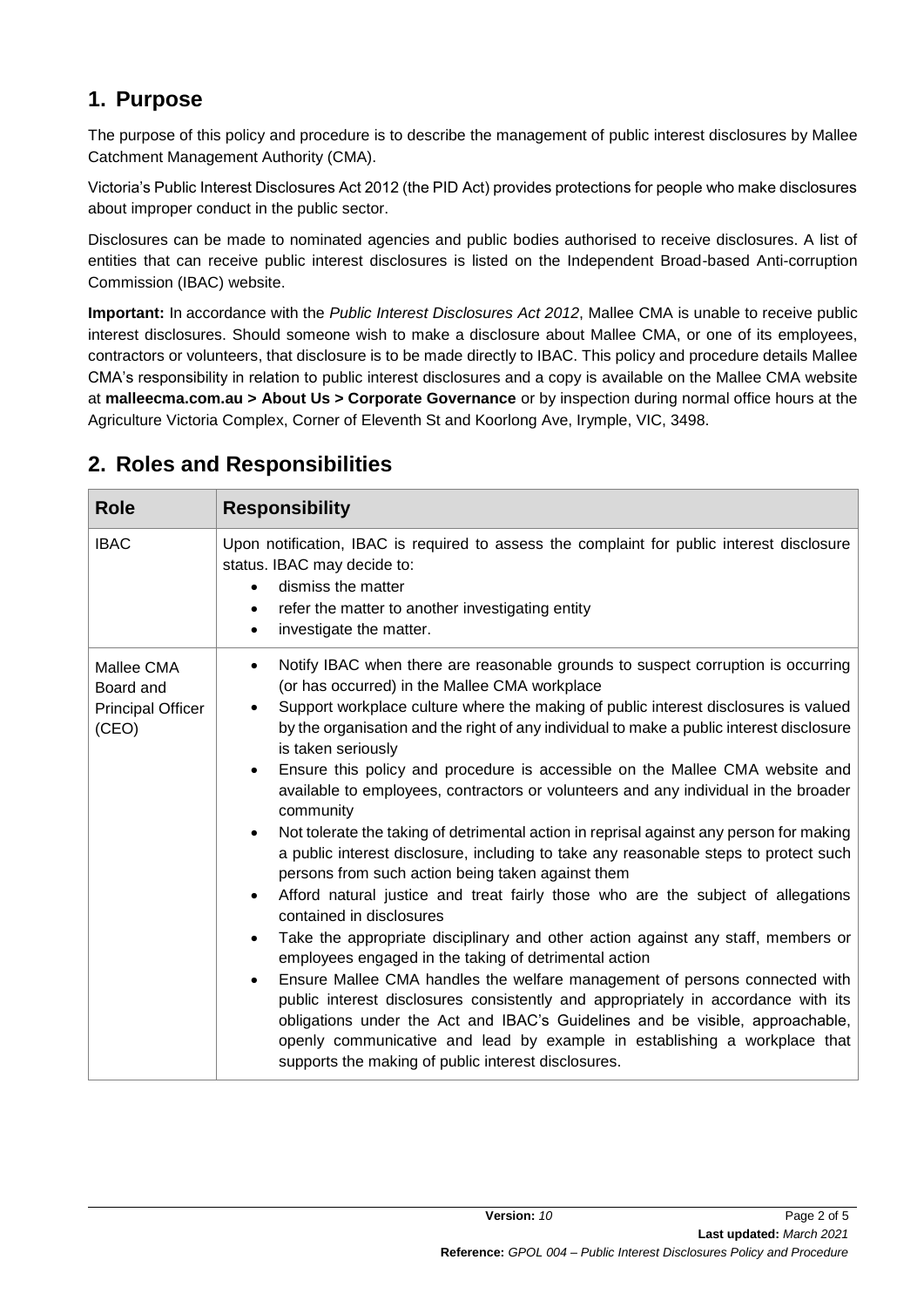| <b>Chief Finance</b><br>Officer (CFO)<br><b>Public Interest</b><br><b>Disclosure</b><br>Coordinator | Although Mallee CMA cannot receive public interest disclosures the Public Interest<br>Disclosure Coordinator is responsible for:<br>Being the contact point for general advice about the operation of the Act and for<br>integrity agencies such as IBAC<br>Ensuring Mallee CMA carries out its responsibilities under the Act, any regulations<br>$\bullet$<br>made pursuant to the Act and any guidelines issued by IBAC<br>Taking all necessary steps to ensure information received or obtained in connection<br>$\bullet$<br>with a disclosure, including the identities of the discloser and the person(s) to whom<br>the disclosure relate, are kept secure, private and confidential at all times<br>Ensuring risk management measures are put in place for public interest disclosures<br>$\bullet$<br>made about the organisation<br>Arranging any necessary and appropriate welfare support for the discloser, including<br>$\bullet$<br>appointing a Welfare Manager to support a person entitled to be protected and to<br>protect him or her from any reprisals<br>Ensuring statistics required to be reported by Mallee CMA in its annual reports under<br>the Act are recorded. |
|-----------------------------------------------------------------------------------------------------|-------------------------------------------------------------------------------------------------------------------------------------------------------------------------------------------------------------------------------------------------------------------------------------------------------------------------------------------------------------------------------------------------------------------------------------------------------------------------------------------------------------------------------------------------------------------------------------------------------------------------------------------------------------------------------------------------------------------------------------------------------------------------------------------------------------------------------------------------------------------------------------------------------------------------------------------------------------------------------------------------------------------------------------------------------------------------------------------------------------------------------------------------------------------------------------------------|
| Welfare<br>Manager<br>(Human<br>Resources/EAP)                                                      | The IBAC 'Guidelines for public interest disclosure welfare management' provides detailed<br>information regarding the appointment and responsibilities of a Welfare Manager and should<br>be read in conjunction with this policy and procedure. If appointed he/she will manage the<br>welfare of a person who cover managing the welfare of a person who:<br>makes a public interest disclosure;<br>$\bullet$<br>is a witness in an investigation of a public interest complaint;<br>$\bullet$<br>is the subject of such an investigation.<br>These guidelines should be read in conjunction with IBAC's Guidelines for handling public<br>interest disclosures.<br>For internal disclosers, public bodies may also wish to make use of the Employee Assistance<br>Program (EAP) to provide welfare support.                                                                                                                                                                                                                                                                                                                                                                                 |
| Employees,<br>contractors,<br>volunteers                                                            | Report disclosures as described in 4. Procedure - How to make a disclosure (below)<br>$\bullet$<br>and IBAC requirements<br>Support those who have made a legitimate disclosure in accordance with the Act<br>$\bullet$<br>Refrain from any activity that is, or could be perceived to be victimisation or<br>$\bullet$<br>harassment of a person who makes a disclosure<br>Protect and maintain the confidentiality of a person they know or suspect to have<br>$\bullet$<br>made a disclosure.                                                                                                                                                                                                                                                                                                                                                                                                                                                                                                                                                                                                                                                                                                |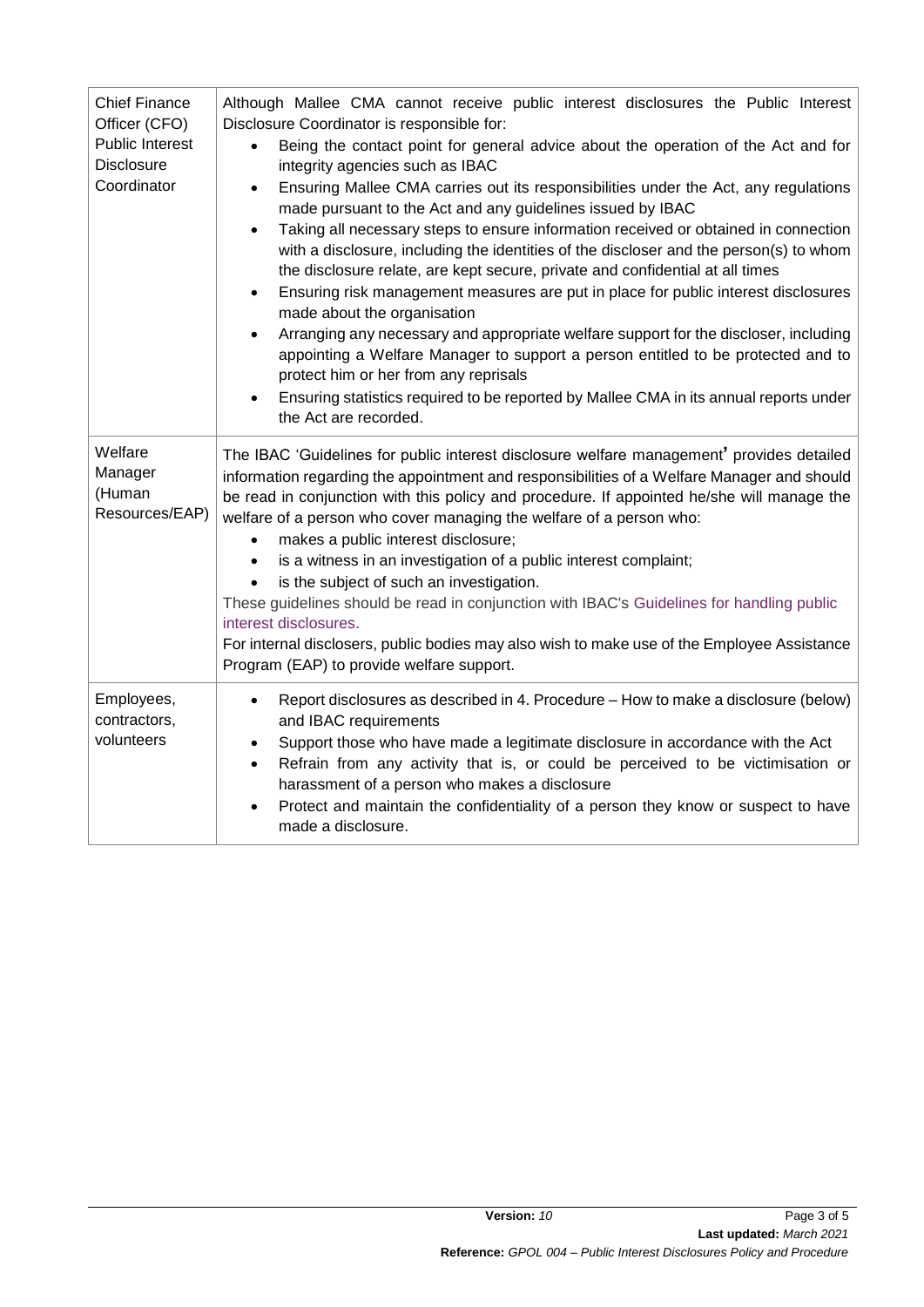# **3. Business Rules**

| <b>Activity</b> | <b>Rules</b>                                                                                                                                                                                                                                                                                                                                                                                                                                                                                                                                                                                                                                                                                                                                                                                                                                                                                                                                                                                                                                                                           |
|-----------------|----------------------------------------------------------------------------------------------------------------------------------------------------------------------------------------------------------------------------------------------------------------------------------------------------------------------------------------------------------------------------------------------------------------------------------------------------------------------------------------------------------------------------------------------------------------------------------------------------------------------------------------------------------------------------------------------------------------------------------------------------------------------------------------------------------------------------------------------------------------------------------------------------------------------------------------------------------------------------------------------------------------------------------------------------------------------------------------|
| What can you    | Corruption by a public sector body or employee<br>$\bullet$                                                                                                                                                                                                                                                                                                                                                                                                                                                                                                                                                                                                                                                                                                                                                                                                                                                                                                                                                                                                                            |
| report to IBAC? | Misconduct in a public office<br>$\bullet$                                                                                                                                                                                                                                                                                                                                                                                                                                                                                                                                                                                                                                                                                                                                                                                                                                                                                                                                                                                                                                             |
|                 | Misconduct by Victoria Police personnel<br>$\bullet$                                                                                                                                                                                                                                                                                                                                                                                                                                                                                                                                                                                                                                                                                                                                                                                                                                                                                                                                                                                                                                   |
|                 | Refer IBAC Factsheets (visit https://www.ibac.vic.gov.au/)                                                                                                                                                                                                                                                                                                                                                                                                                                                                                                                                                                                                                                                                                                                                                                                                                                                                                                                                                                                                                             |
|                 | 'Reporting corruption and misconduct'<br>$\bullet$                                                                                                                                                                                                                                                                                                                                                                                                                                                                                                                                                                                                                                                                                                                                                                                                                                                                                                                                                                                                                                     |
|                 | "What is a public interest disclosure?"<br>$\bullet$                                                                                                                                                                                                                                                                                                                                                                                                                                                                                                                                                                                                                                                                                                                                                                                                                                                                                                                                                                                                                                   |
| Who can make    | Any individual natural person (e.g., not organisation or company) may make a<br>$\bullet$                                                                                                                                                                                                                                                                                                                                                                                                                                                                                                                                                                                                                                                                                                                                                                                                                                                                                                                                                                                              |
| a disclosure?   | disclosure under the Act. The individual could be a person within the organisation, or<br>any member of the public externally                                                                                                                                                                                                                                                                                                                                                                                                                                                                                                                                                                                                                                                                                                                                                                                                                                                                                                                                                          |
| Reporting       | Mallee CMA is not permitted to receive disclosures made under the Act. Therefore,<br>$\bullet$                                                                                                                                                                                                                                                                                                                                                                                                                                                                                                                                                                                                                                                                                                                                                                                                                                                                                                                                                                                         |
| corruption and  | disclosures about Mallee CMA, its employees, contractors or volunteers need to be                                                                                                                                                                                                                                                                                                                                                                                                                                                                                                                                                                                                                                                                                                                                                                                                                                                                                                                                                                                                      |
| misconduct      | made directly to IBAC.                                                                                                                                                                                                                                                                                                                                                                                                                                                                                                                                                                                                                                                                                                                                                                                                                                                                                                                                                                                                                                                                 |
|                 | Refer<br><b>IBAC</b><br>'Reporting<br>misconduct'<br>Factsheet<br>corruption<br>and                                                                                                                                                                                                                                                                                                                                                                                                                                                                                                                                                                                                                                                                                                                                                                                                                                                                                                                                                                                                    |
|                 | https://www.ibac.vic.gov.au/                                                                                                                                                                                                                                                                                                                                                                                                                                                                                                                                                                                                                                                                                                                                                                                                                                                                                                                                                                                                                                                           |
| Confidentiality | Mallee CMA takes its obligations under the Act seriously. This includes the<br>$\bullet$<br>requirement to protect the identity of the discloser and the matters disclosed by a<br>discloser. Maintaining confidentiality in relation to public interest disclosure matters<br>is crucial, among other things, in ensuring reprisals are not made against a discloser<br>It is important to note that IBAC is not required to contact Mallee CMA about any<br>$\bullet$<br>disclosure made, so you should not discuss the disclosure unless you have first<br>obtained the permission of IBAC to do so, or IBAC has directed you to do so, or IBAC<br>has contacted Mallee CMA to provide them with information to allow provision of any<br>necessary welfare and support for you<br>It is a criminal offence under the Act to disclose information connected with a<br>$\bullet$<br>disclosure made in accordance with the Act, including the identity of the discloser.<br>The penalties for breaching confidentiality obligations include financial penalties and<br>imprisonment. |

# **4. Procedure**

| How to make a<br>disclosure | • To make a disclosure about Mallee CMA, its members or employees, you will need<br>to make that disclosure directly to the IBAC. https://www.ibac.vic.gov.au/reporting-<br>corruption/how-to-make-a-complaint |
|-----------------------------|----------------------------------------------------------------------------------------------------------------------------------------------------------------------------------------------------------------|
|                             | IBAC is the decision body for public interest disclosures.<br>$\bullet$                                                                                                                                        |
|                             | A disclosure must be made in accordance with Part 2 of the Public Interest<br>$\bullet$<br>Disclosures Act 2012.                                                                                               |